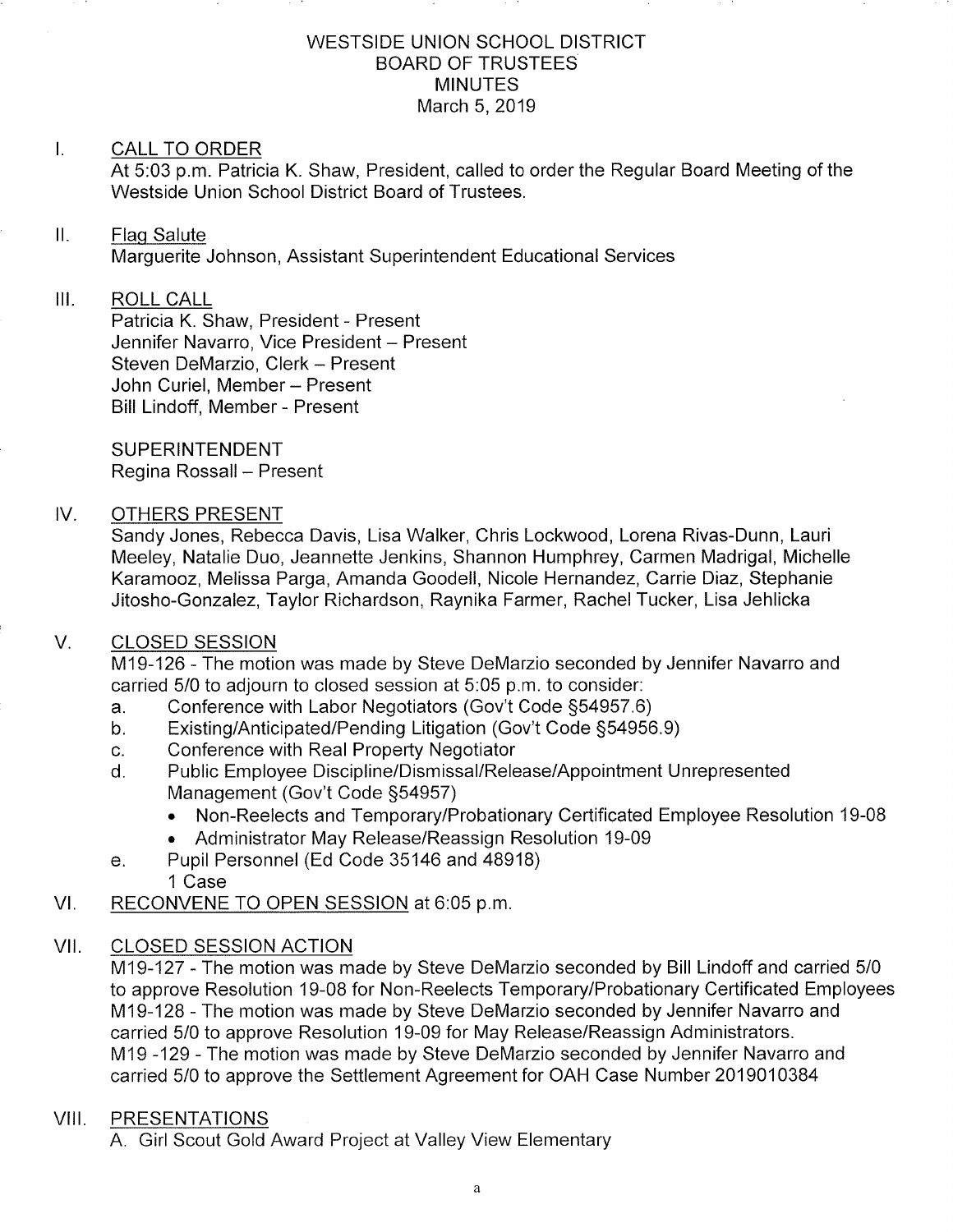Minutes

Regular Board Meeting

March 5,2019

- B. Esperanza Site and Employee Recognition
- C. 2nd lnterim Report

# IX. HEARING SESSION/STAFF REPORTS

Board Comments: A.

Bill Lindoff

- . As always, Esperanza, you are always amazing. I enjoyed the Family Reading Night.
- . I also read at Gregg Anderson on March 1,2019.
- John Curiel
- Esperanza, I enjoyed your presentation; you are doing a great job. I am glad to see you are focusing on student character as well as doing things for the community. Our hearts go out to the Mogg Family.
- $\bullet$  I also read at Rancho Vista on March 1st.

### Steve DeMarzio

- Esperanza, great job on your presentation. I enjoyed hearing about your goals and the ways the site is addressing them. Chronic absenteeism is a statewide issue, too, as just on your 5x5, orange is the statewide average. I love how enthusiastic your staff is. Good job on your drone photo, that was amazing. Femineering program - women are making great strides in the engineering field but they are still under-represented in the work force with those job skills.
- March 10th Starts Daylight Savings Time.
- Jennifer Navarro
- . Great job, Esperanza; when I think of Esperanza I think of fun. I see that you have <sup>a</sup> lot of fun at your site. The photo is a unique and precious gift for Emily's family. Great job on your Femineering program.

#### Patricia K. Shaw:

. Thank you Esperanza, nice presentation.

#### Staff Reports:  $B.$

- 1. Assistant Superintendent Administrative Services Shawn Cabey
	- a. One of the things at Esperanza is the positivity of your campus and your progress. lt was an inspiring presentation.
- 2. Assistant Superintendent Educational Services Marguerite Johnson
	- a. Very nicely done, Esperanza. There is such positive energy on your campus. Congratulations on your progress and growth. You have shown the impact of taking a program and making it your own. b. Report from the Standards-Based Grading Committee
	-
- 3. Deputy Superintendent Robert Hughes
	- a. There are so many amazing things going on at Esperanza. Your hard work is very much appreciated. To watch you deal with the loss of Emily has touched
- my heart.<br>4. Superintendent Regina Rossall

Mrs. Rossall reviewed the following items with the Trustees.

a. Great job, Esperanza. Thank you for putting in the effort for your students. Your social emotional programs look like they are a lot of fun. Your suspension rate shows your students are thinking about the consequence. We have been very blessed with our programs. Thank you, Sandy, for reviewing the Femineering program. lt has been a difficult few months, and you have made it manageable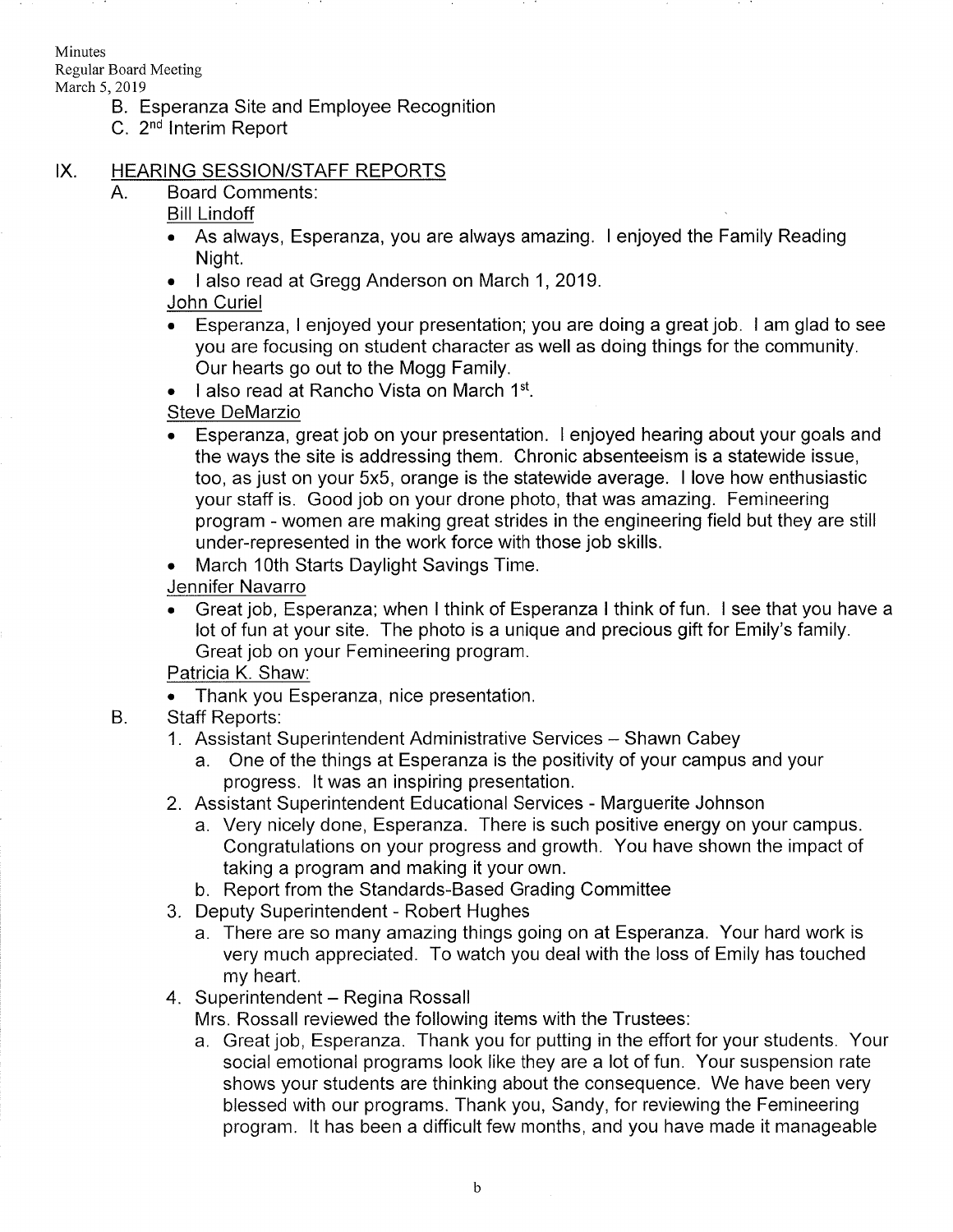Minutes Regular Board Meeting March 5,2019

> for our students. As a staff, you pulled together to support our students and families during this difficult time.

# X. PERSONAL APPEARANCES

- Westside Union Teachers Association Representative Bob Dunham, President  $A<sub>1</sub>$
- California School Employee Association Representative Jeri Holmes, President B
- Parent Teachers Association Representative  $C_{\cdot}$
- WAVE Representative Robert Hughes, Bill Lindoff D.
	- Next meeting is March 13, 2019, 6:30 p.m., Room 4 at the District Office
	- . Mulligans went very well; they made close to \$5,000.
	- . May 4, Nutty Run
	- . WAVE Dinner in September
- XI. ITEMS FROM THE FLOOR Regular Session None
- XII. PUBLIC HEARING

None

#### XIII. BUSINESS SESSION

- Organizational/Governance<br>1. M19-130 Item 1. Approval of the agenda of the Regular Board Meeting of March 5, 2019, as submitted. The motion was made by Steve DeMarzio seconded by John Curiel and carried 5/0.
- 2. M19-131 Items 2a 2h. The motion was made by Steve DeMarzio seconded by Bill<br>Lindoff and carried 5/0 to approve the consent agenda.
	- 2a Minutes of the Regular Meeting on February 19, 2019<br>2b Fundraising Authorizations<br>2c Personnel Report Revised Pulled<br>2d Termination and Leaves Schedule
	-
	-
	-
	-
	- 2e Job Description<br>2f Purchase Orders
	-
	-
- 2g Consultant/Contract Agreement Schedule<br>2h Conference/Workshop Schedule<br>2c M19-132 Item 2c. The motion was made by Steve DeMarzio seconded by Jennifer Navarro and carried 410 (John Curiel recused himself) to approve the revised Personnel Report.<br>3. ltem 3. Discussion Item
- - . Board Governance

# XIV. EDUCATIONALSERVICES

4. M19-133 - ltem 4. The motion was made by Jennifer Navarro seconded by Steve DeMarzio and carried 5/0 to approve the Support Personnel Accountability Report Card (SPARC)

# XV. PERSONNEL

M19-134 - ltem 5. The motion was made by Steve DeMarzio seconded by John Curiel and carried 5/0 to approved the Variable Term Waiver 5